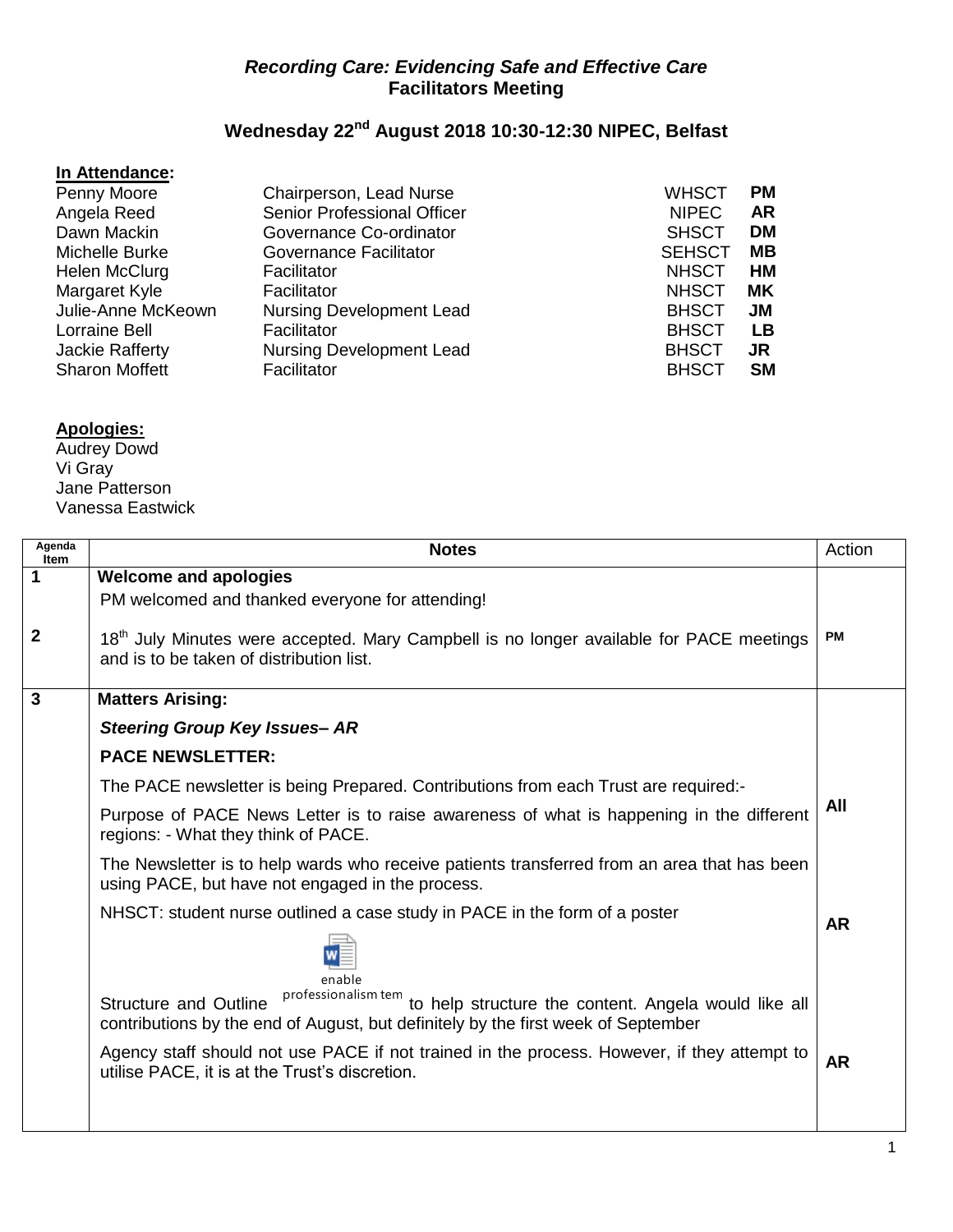| <b>Adult Record:</b>                                                                                                                                                                                                                                                                     |                        |
|------------------------------------------------------------------------------------------------------------------------------------------------------------------------------------------------------------------------------------------------------------------------------------------|------------------------|
| The document is nearly complete. Medical Illustrations BHSCT, are processing the<br>document. The document received its final changes in the Pavilion.                                                                                                                                   | <b>AR</b>              |
| NHSCT, WHSCT and BHSCT need procurement for the document, however if the numbers<br>are too high they might have to go out to tender.                                                                                                                                                    |                        |
| Document will not be out before Christmas, more and likely be the New Year. To pilot the<br>document in one ward, and to roll out awareness sessions one hospital at a time, Trust by<br>Trust. For example, Antrim, Lagan Valley Money only available to support this for 18<br>months. | <b>AR</b>              |
| <b>PACE in CHILDREN'S AND EMERGENCY DEPARTMENTS (ED) FACILITATORS:-</b>                                                                                                                                                                                                                  |                        |
| SHSCT not using PACE.                                                                                                                                                                                                                                                                    |                        |
| ED in Craigavon are using it and loving it!                                                                                                                                                                                                                                              |                        |
| Daisy Hill not using PACE in the essence that it should be utilised.                                                                                                                                                                                                                     |                        |
| Causeway there is currently no facilitator to drive PACE                                                                                                                                                                                                                                 |                        |
|                                                                                                                                                                                                                                                                                          | <b>MB</b>              |
| MK and HM are linking with MB for Antrim, NHSCT; they will link with SEHSCT with the<br>Family Booklet.                                                                                                                                                                                  | <b>MK</b><br><b>HM</b> |
| ED and Children's in Antrim, NHSCT are rolling PACE out in both departments.                                                                                                                                                                                                             |                        |
| BHSCTSC Paul Ward are using the Me and My Family Booklet                                                                                                                                                                                                                                 |                        |
|                                                                                                                                                                                                                                                                                          |                        |
| SEHSCT are to bring in 'Me and MY Family Booklet' into two wards in October via SQE.                                                                                                                                                                                                     |                        |
| In SEHSCT PACE not being processed. Care plans removed from ward but reinstated again.                                                                                                                                                                                                   |                        |
|                                                                                                                                                                                                                                                                                          |                        |
| BHSCT ED has a form of PACE. Short Stay Unit are utilising NOAT in 2F.                                                                                                                                                                                                                   | <b>SM</b>              |
| All the Clinical Educators were trained on PACE in ED's.                                                                                                                                                                                                                                 |                        |
|                                                                                                                                                                                                                                                                                          |                        |
| WHSCT – ED, SWAH have had awareness sessions on PACE. To commence the booklet in                                                                                                                                                                                                         | <b>PM</b>              |
| October in preparation for winter pressures.                                                                                                                                                                                                                                             |                        |
|                                                                                                                                                                                                                                                                                          |                        |
| Children's, SWAH currently document using a multi-professional approach. There are plans to<br>conduct a pilot incorporating the multi-professional pages into the Me and My Family booklet.                                                                                             |                        |
|                                                                                                                                                                                                                                                                                          |                        |
| Altnagevlin ED started using the regional Assessment booklet in December 2017.                                                                                                                                                                                                           |                        |
| Altnagelvin Children's - Implemented the 'Me and My Family Booklet' in January 2018. Staff                                                                                                                                                                                               |                        |
| have attended refresher awareness sessions facilitated during July and August 2018. The                                                                                                                                                                                                  |                        |
| Practice Educator in Children's Altnagevlin. Is currently working between hospital and<br>community.                                                                                                                                                                                     |                        |
| PM enquired regarding bed rails assessment not included in the ED booklet. MB confirmed                                                                                                                                                                                                  |                        |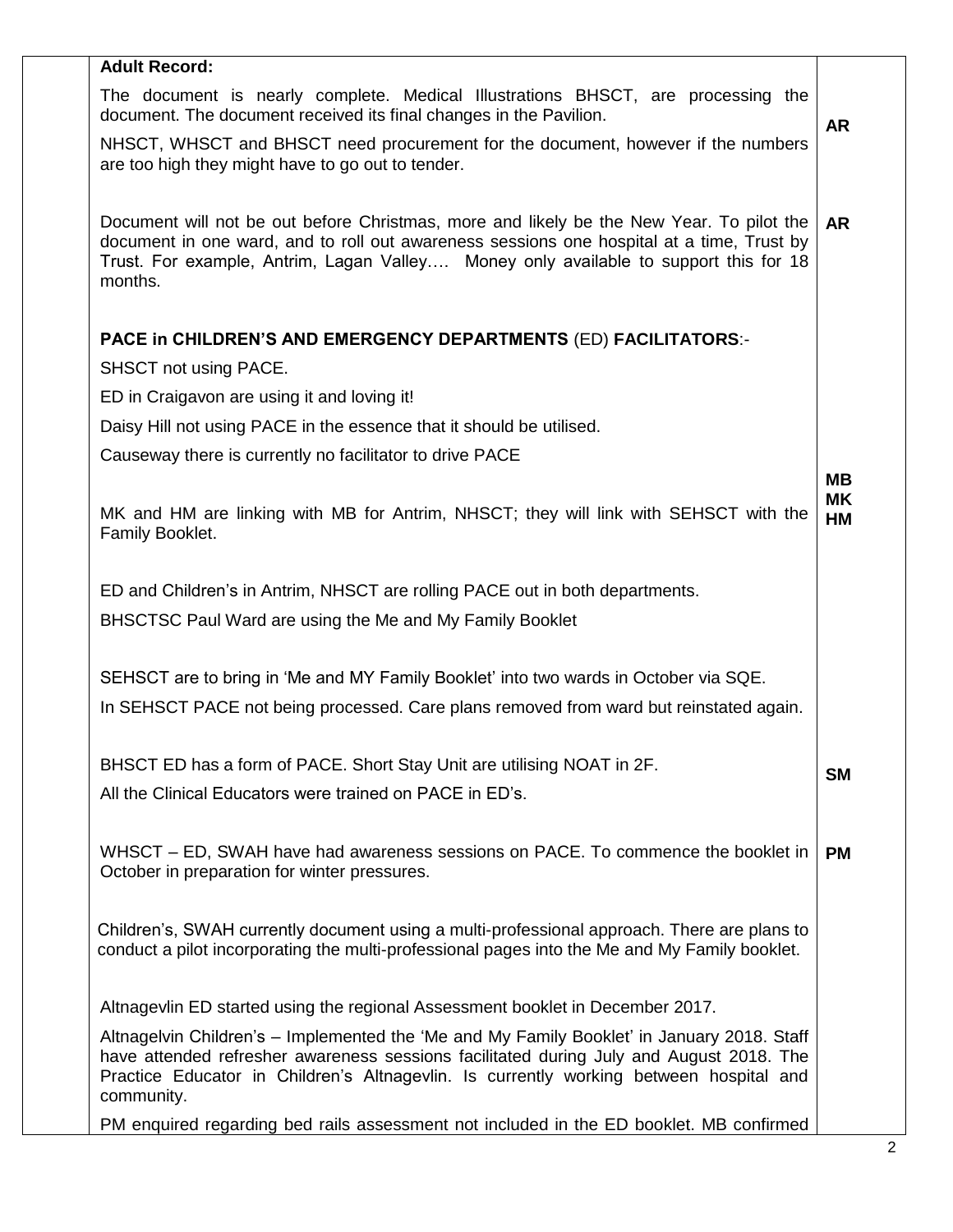| this is not a risk assessment but an aide to be used with the nurse's clinical judgement. PM<br>stated staff are advised if bedrails are required the assessment and plan are discussed with<br>the patient and recorded with the decision in the nursing notes.                                                                                                                                                                                         | <b>PM</b> |
|----------------------------------------------------------------------------------------------------------------------------------------------------------------------------------------------------------------------------------------------------------------------------------------------------------------------------------------------------------------------------------------------------------------------------------------------------------|-----------|
| <b>HEI Evaluation:</b>                                                                                                                                                                                                                                                                                                                                                                                                                                   |           |
| <b>Learning Disability:</b>                                                                                                                                                                                                                                                                                                                                                                                                                              |           |
| Angela attended Regional children's group ERG and unfortunately that group has had a lot of<br>change in the representatives on the group, hence this record has not been implemented in<br>any of the Trusts to date.                                                                                                                                                                                                                                   |           |
| <b>Nurse Specialists:</b>                                                                                                                                                                                                                                                                                                                                                                                                                                |           |
| This group is to be reset again due to changes in the representation of the group. A workshop<br>to be arranged for a future date                                                                                                                                                                                                                                                                                                                        |           |
| <b>Recording existing needs:</b>                                                                                                                                                                                                                                                                                                                                                                                                                         |           |
| To be removed from agenda but kept in the booklet.                                                                                                                                                                                                                                                                                                                                                                                                       |           |
| <b>BHSCT audit systems and NOAT:</b>                                                                                                                                                                                                                                                                                                                                                                                                                     |           |
| There are still some issues around recoding NOAT. There was a meeting held on the 21 <sup>st</sup><br>August about setting up the system, however it has still not been moved into the intranet.<br>Karen Deveney to migrate NOAT into the BHSCT system. There is one tool for gathering<br>information and NIPEC hold the indicators. To be reviewed on a 1-2 yearly basis. Report on<br>the indicators are awaiting 'click view' in order to roll out. | <b>SM</b> |
| <b>Care settings Implementing PACE/Progress</b>                                                                                                                                                                                                                                                                                                                                                                                                          |           |
| GANTT Roll out PACE adult wards July 2018 was discussed                                                                                                                                                                                                                                                                                                                                                                                                  |           |
| Various Trusts gave their numbers with regards to PACE progress:-                                                                                                                                                                                                                                                                                                                                                                                        |           |
| <b>Progress review and Spread Plan:</b>                                                                                                                                                                                                                                                                                                                                                                                                                  |           |
| <b>SHSCT</b> – 3 more wards have implemented PACE = total of 6 to have 25 wards by<br>the end of 2018                                                                                                                                                                                                                                                                                                                                                    |           |
| Challenges:- include pressures on wards. Removing the Care Plans made it very<br>difficult. Champions are well versed in PACE.                                                                                                                                                                                                                                                                                                                           | <b>DM</b> |
| <b>BHSCT</b> - JR to introduce Renal Area to PACE.                                                                                                                                                                                                                                                                                                                                                                                                       |           |
| AD is rolling out PACE in Musgrave, 9 implemented over the year, however requires                                                                                                                                                                                                                                                                                                                                                                        | <b>JR</b> |
| numbers from AD. To contact Audrey regarding updating numbers for BHSCT.                                                                                                                                                                                                                                                                                                                                                                                 |           |

**4**

**5**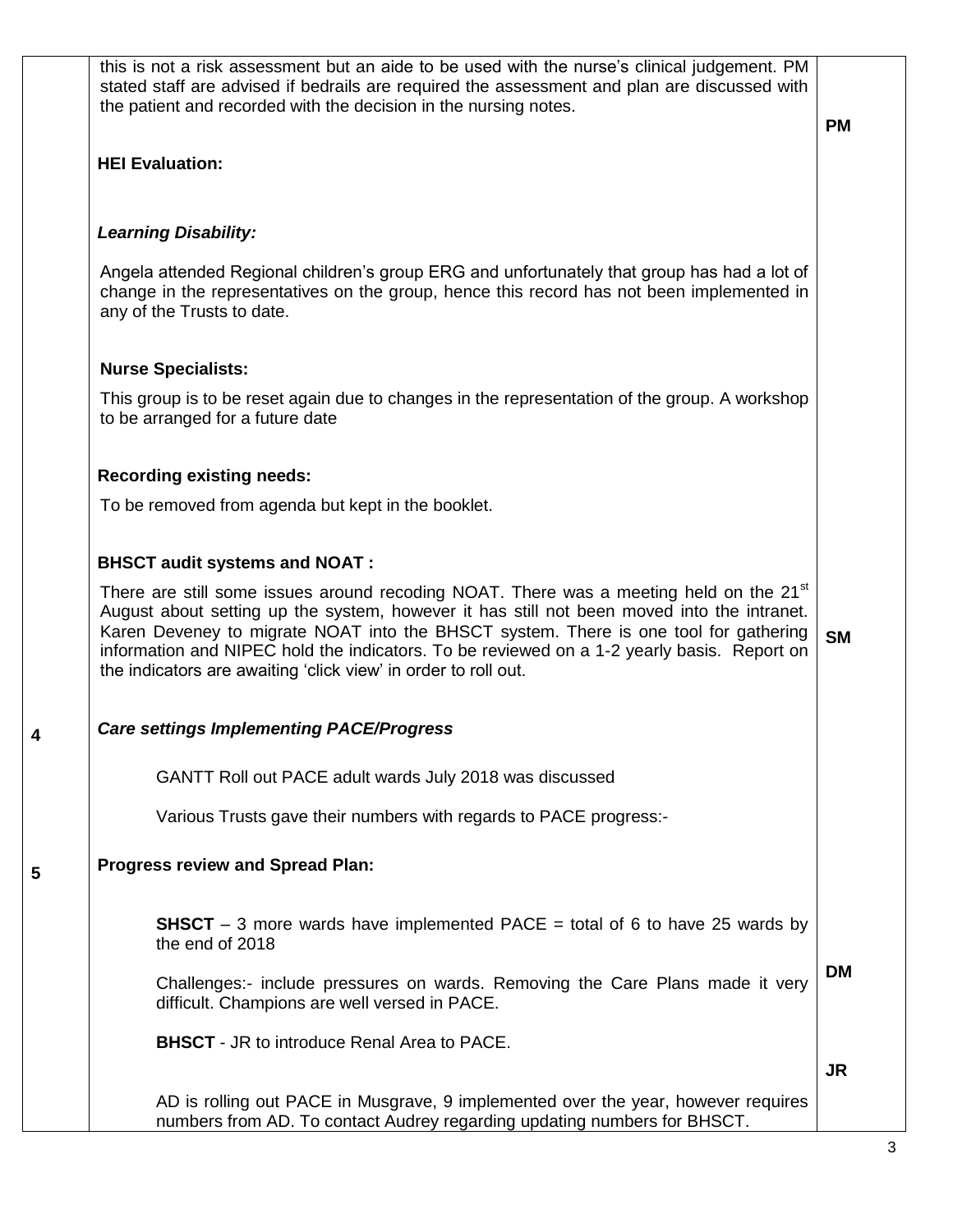|                 | NHSCT – 13-14 implemented. (this includes 4 from ED and Paediatrics) there are 2-4<br>areas to be implemented.<br><b>SEHSCT</b> – ask Jane for the numbers                                      | LB/JM        |
|-----------------|-------------------------------------------------------------------------------------------------------------------------------------------------------------------------------------------------|--------------|
|                 | <b>WHSCT</b> – 38 wards in total to be confirmed with AR. 10 wards are re-measuring                                                                                                             | <b>MK/HM</b> |
|                 | Send adult numbers only to Angela.                                                                                                                                                              | <b>DM</b>    |
|                 | ED and Children's to have a separate chart.                                                                                                                                                     | <b>PM</b>    |
| $6\phantom{1}6$ | Resource pack and Training – To be included on the agenda for the next meeting                                                                                                                  | <b>ALL</b>   |
|                 | <b>INDICATORS FOR NOAT - Quarterly Audits - NOAT indicators will be reviewed by WG in</b><br>September 2018 and signed off.                                                                     |              |
| $\overline{7}$  | A box indicating NOT APPLICABLE N/A                                                                                                                                                             |              |
|                 | SECTION A - to be the last indicator.<br>No. 5 indicator to be written by Angela<br>No. 12 Senior Nurses Assessment<br>No. 16 to be removed                                                     |              |
|                 | SECTION B – to be the first set of indicators<br>No. 4 indicator (height/weight) to be moved beside MUST No. 18<br>No. 5 indicator to be separated – Next of Kin, Contact and Emergency Contact |              |
|                 | SECTON C - No. 5 To be reworded                                                                                                                                                                 | <b>AR</b>    |
|                 | SECTION D – No. 1 explanation for discharge – to be expanded and explained<br>Discharge plan within 72 hours                                                                                    |              |
|                 | New audit tool will be called NOAT and needs to be put online for each Trust.                                                                                                                   |              |
|                 | Angela will make changes and email out to everyone. Respond by the 20 <sup>th</sup> September at the<br>latest. All other versions will be removed once finalised.                              |              |
|                 | <b>Any other Business:</b>                                                                                                                                                                      |              |
|                 | <b>Assessed needs:</b>                                                                                                                                                                          |              |
|                 | Independent Sector Kingsbridge and Ulster Clinic are joining the group. AR meeting with<br>them.                                                                                                | <b>AR</b>    |
|                 | Regional Children Forum – Me and My Family short assessment document to be assessed by<br><b>NIPEC</b>                                                                                          |              |
|                 |                                                                                                                                                                                                 |              |